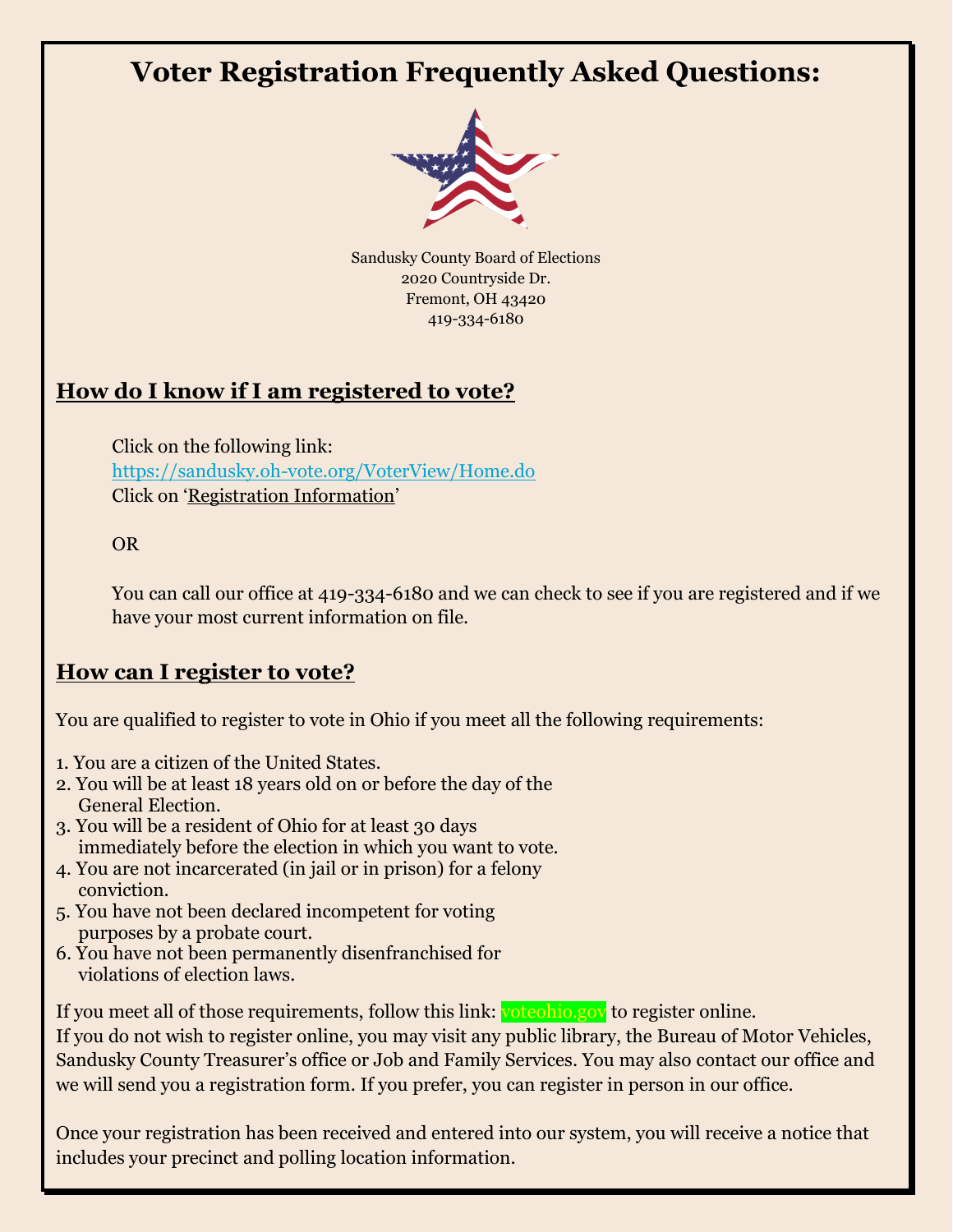### **Can I still register and vote in the Primary Election on August 2, 2022 if I am not 18?**

Yes, as long as you will turn 18 on or before November 8, 2022. Ohio law permits 17-year-old electors who will be 18 years of age on or before the date of the general election to vote solely on the nomination of candidates seeking to be elected at that election and, in a presidential primary, for Presidential convention delegates. Voters who are 17 years old as of the date of the primary election are not permitted to vote on any question or issue.

## **How do I update my address?**

Follow this link: [voteohio.gov](https://www.ohiosos.gov/elections/voters/)

If you do not wish to change your address online, you may visit any public library, the Bureau of Motor Vehicles, Sandusky County Treasurer's office or Job and Family Services. You may also contact our office and we will send you a registration/change of address form. If you prefer, you can change your address in person in our office.

Once your change of address has been received and entered into our system, you will receive a notice that includes your precinct and polling location information.

#### *Please note that it is important to keep your information updated so that you are correctly listed in the poll books on Election Day.*

#### **How do I change my name on my voting record?**

You will need to complete a new voter registration card that includes your new signature so that our office has it on file. You can print the form at: [Voter Registration and Information Update Form \(state.oh.us\)](https://www.sos.state.oh.us/globalassets/elections/forms/vr_form_04-2015.pdf)

Here you will be able to complete the form, print off and sign. Completed forms can either be dropped off in person to our office or mailed to:

> Sandusky County Board of Elections 2020 Countryside Dr. Fremont, OH 43420

Registration forms are available at Bureau of Motor Vehicle offices, Sandusky County Treasurer's office or Job and Family Services. You may also contact our office and we will send you a registration form to update your information. If you prefer, you can come to our office and complete the form to update your name.

Once your name change has been received and entered into our system, you will receive a notice verifying that your updated information has been added to your record.